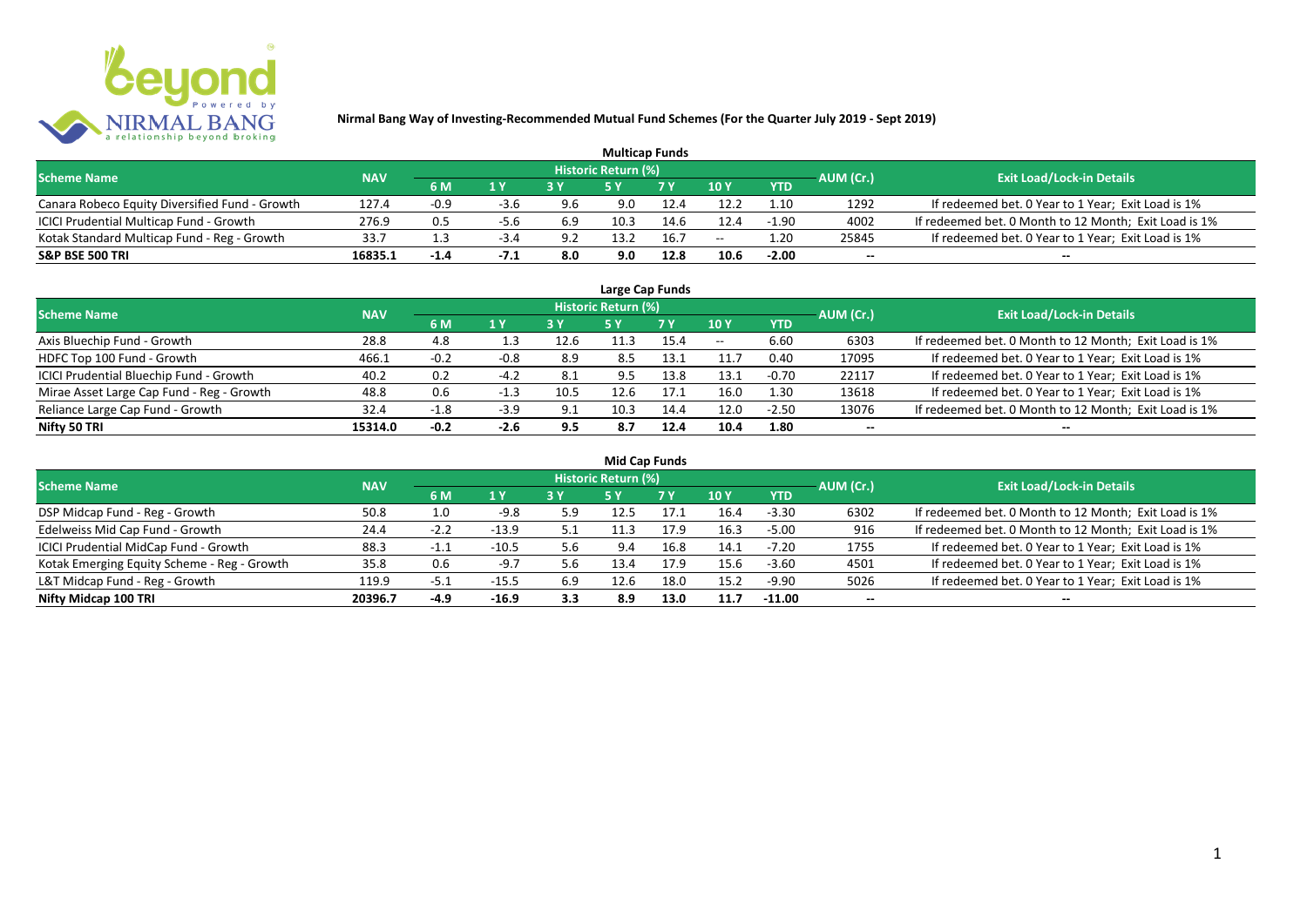

| Large & Midcap                                   |            |        |                         |     |                            |      |      |            |           |                                                    |  |  |  |
|--------------------------------------------------|------------|--------|-------------------------|-----|----------------------------|------|------|------------|-----------|----------------------------------------------------|--|--|--|
| <b>Scheme Name</b>                               | <b>NAV</b> |        |                         |     | <b>Historic Return (%)</b> |      |      |            | AUM (Cr.) | <b>Exit Load/Lock-in Details</b>                   |  |  |  |
|                                                  |            | 6 M    | $\mathbf{A} \mathbf{V}$ |     |                            | 7 V  | 10Y  | <b>YTD</b> |           |                                                    |  |  |  |
| Canara Robeco Emerging Equities - Growth         | 86.2       | $-2.8$ | -11.1                   | 8.8 | 14.4                       | 20.5 | 19.2 | $-3.10$    | 4640      | If redeemed bet. 0 Year to 1 Year; Exit Load is 1% |  |  |  |
| Invesco India Growth Opportunities Fund - Growth | 32.4       | $-0.3$ | $-5.8$                  | 9.1 | 11.2                       | 14.9 | 12.8 | $-1.20$    | 1539      | If redeemed bet. 0 Year to 1 Year; Exit Load is 1% |  |  |  |
| NIFTY Large Midcap 250 TRI                       | 6685.9     | $-2.2$ | $-9.5$                  | 7.8 | 10.2                       | 14.5 | 11.9 | $-4.40$    | $- -$     | $- -$                                              |  |  |  |

|                                  |            |        |        |      |                     | <b>Focused Funds</b> |       |            |           |                                                       |
|----------------------------------|------------|--------|--------|------|---------------------|----------------------|-------|------------|-----------|-------------------------------------------------------|
| <b>Scheme Name</b>               | <b>NAV</b> |        |        |      | Historic Return (%) |                      |       |            | AUM (Cr.) | <b>Exit Load/Lock-in Details</b>                      |
|                                  |            | 6 M    | 1 V    |      | cν                  | 7 V                  | 10 Y  | <b>YTD</b> |           |                                                       |
| Axis Focused 25 Fund - Growth    | 27.4       |        | -6.0   |      | 13.3                | 15.5                 | $- -$ | 2.00       | 8044      | If redeemed bet. 0 Month to 12 Month; Exit Load is 1% |
| SBI Focused Equity Fund - Growth | 136.5      | ە.د    |        | 10.6 | 12.4                |                      | 18.0  | 3.20       | 4864      | If redeemed bet. 0 Year to 1 Year; Exit Load is 1%    |
| <b>S&amp;P BSE 500 TRI</b>       | 16835.1    | $-1.4$ | $-1.1$ | 8.0  | 9.0                 | 12.8                 | 10.6  | $-2.00$    | $- -$     | $- -$                                                 |

|                                                |            |        |         |                     |      | <b>Small Cap Funds</b>                         |       |            |           |                                                    |
|------------------------------------------------|------------|--------|---------|---------------------|------|------------------------------------------------|-------|------------|-----------|----------------------------------------------------|
| <b>Scheme Name</b>                             | <b>NAV</b> |        |         | Historic Return (%) |      |                                                |       |            | AUM (Cr.) | <b>Exit Load/Lock-in Details</b>                   |
|                                                |            | 6 M    | 1 Y     |                     |      | 7 Y                                            | 10Y   | <b>YTD</b> |           |                                                    |
| Franklin India Smaller Companies Fund - Growth | 47.0       | $-7.2$ | $-19.1$ | 0.9                 | 9.6  | 18.7                                           | 16.4  | $-10.50$   | 7369      | If redeemed bet. 0 Year to 1 Year; Exit Load is 1% |
| HDFC Small Cap Fund - Growth                   | 37.6       | -8.0   | $-16.7$ | 8.4                 | 11.9 | 15.6                                           | 13.6  | $-11.70$   | 8427      | If redeemed bet. 0 Year to 1 Year; Exit Load is 1% |
| L&T Emerging Businesses Fund - Reg - Growth    | 21.3       | -8.6   | $-21.0$ |                     | 12.2 | $\hspace{0.1mm}-\hspace{0.1mm}-\hspace{0.1mm}$ | $- -$ | $-14.40$   | 6079      | If redeemed bet. 0 Year to 1 Year; Exit Load is 1% |
| Nifty Smallcap 100 TRI                         | 6628.4     | -8.9   | $-27.9$ | $-2.9$              |      |                                                |       | $-15.40$   | $- -$     | $\overline{\phantom{a}}$                           |

# **ELSS Schemes (Tax Saving u/s 80-C)**

| <b>Scheme Name</b>                            | <b>NAV</b> |        |                | <b>Historic Return (%)</b> |       |      |         |            | AUM (Cr.)                | <b>Exit Load/Lock-in Details</b> |
|-----------------------------------------------|------------|--------|----------------|----------------------------|-------|------|---------|------------|--------------------------|----------------------------------|
|                                               |            | 6 M    | 1 <sub>Y</sub> |                            | 5 Y   | 7Y   | 10Y     | <b>YTD</b> |                          |                                  |
| Aditya Birla Sun Life Tax Relief 96 - Growth  | 28.6       | $-5.4$ | $-11.7$        | 6.4                        | 11.5  | 15.9 | 12.2    | -7.40      | 8850                     | Nil                              |
| Axis Long Term Equity Fund - Growth           | 44.0       | 5.1    | -2.3           | 9.8                        | 13.1  | 18.9 | $-  \,$ | 2.50       | 19718                    |                                  |
| IDFC Tax Advantage (ELSS) Fund - Reg - Growth | 50.8       | $-2.7$ | $-11.7$        | 7.4                        | 10.0  | 14.9 | 13.4    | $-5.90$    | 2060                     |                                  |
| Invesco India Tax Plan - Growth               | 48.0       | $-1.6$ | -8.4           | 7.4                        | 11.0  | 15.7 | 14.3    | $-2.00$    | 878                      |                                  |
| Mirae Asset Tax Saver Fund - Reg - Growth     | 17.0       |        | $-0.6$         | 13.6                       | $- -$ | $-$  | $- -$   | 1.70       | 2202                     |                                  |
| <b>S&amp;P BSE 200 TRI</b>                    | 5458.0     | $-0.9$ | -5.3           | 8.6                        | 9.3   | 13.0 | 10.7    | $-0.90$    | $\overline{\phantom{a}}$ | $\overline{\phantom{a}}$         |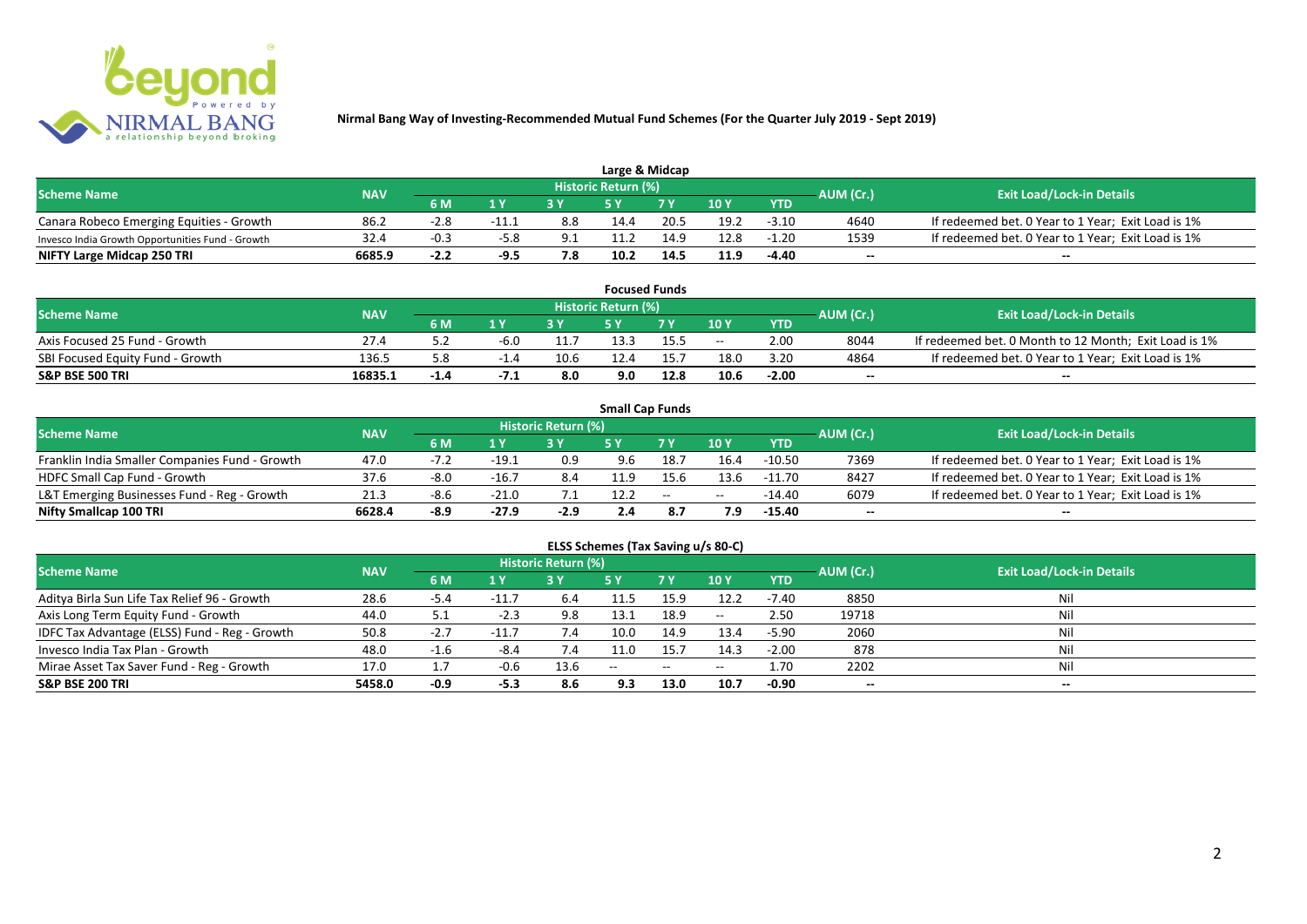

| <b>Contra/Value Fund</b>                  |            |        |        |                     |      |                |      |            |           |                                                    |  |  |  |
|-------------------------------------------|------------|--------|--------|---------------------|------|----------------|------|------------|-----------|----------------------------------------------------|--|--|--|
| <b>Scheme Name</b>                        | <b>NAV</b> |        |        | Historic Return (%) |      |                |      |            | AUM (Cr.) | <b>Exit Load/Lock-in Details</b>                   |  |  |  |
|                                           |            | 6 M    |        |                     |      | 7 <sub>Y</sub> | 10 Y | <b>YTD</b> |           |                                                    |  |  |  |
| Kotak India EQ Contra Fund - Reg - Growth | 49.7       | $-1.6$ | $-5.3$ | 9.5                 | 10.0 | 13.4           | 11.6 | $-0.60$    | 865       | If redeemed bet. 0 Year to 1 Year; Exit Load is 1% |  |  |  |
| Invesco India Contra Fund - Growth        | 44.6       | $-2.0$ | $-9.1$ | 9.3                 |      | 16.9           | 13.5 | $-3.80$    | 4027      | If redeemed bet. 0 Year to 1 Year; Exit Load is 1% |  |  |  |
| UTI Value Opportunities Fund - Growth     | 57.4       | $-1.0$ | -8.4   | 4.9                 |      | 10.5           | 10.9 | -1.80      | 4493      | If redeemed bet. 0 Year to 1 Year; Exit Load is 1% |  |  |  |
| <b>S&amp;P BSE 500 TRI</b>                | 16835.1    | $-1.4$ | -7.1   | 8.0                 | 9.0  | 12.8           | 10.6 | $-2.00$    | $-$       | $- -$                                              |  |  |  |

| Sector/Thematic                                                           |            |         |        |                            |           |           |         |            |           |                                                    |  |  |  |
|---------------------------------------------------------------------------|------------|---------|--------|----------------------------|-----------|-----------|---------|------------|-----------|----------------------------------------------------|--|--|--|
| <b>Scheme Name</b>                                                        | <b>NAV</b> |         |        | <b>Historic Return (%)</b> |           |           |         |            | AUM (Cr.) | <b>Exit Load/Lock-in Details</b>                   |  |  |  |
|                                                                           |            | 6 M     | 1 Y    | 3Y                         | <b>5Y</b> | <b>7Y</b> | 10Y     | <b>YTD</b> |           |                                                    |  |  |  |
| Canara Robeco Consumer Trends Fund - Reg - Growth                         | 37.3       | $-2.3$  | $-5.0$ | 9.8                        | 13.4      | 15.7      | $- -$ . | $-1.10$    | 319       | If redeemed bet. 0 Year to 1 Year; Exit Load is 1% |  |  |  |
| Mirae Asset Great Consumer Fund - Growth                                  | 32.4       | $-3.2$  | $-6.7$ | 11.3                       | 12.3      | 16.0      | $- -$   | $-5.50$    | 802       | If redeemed bet. 0 Year to 1 Year; Exit Load is 1% |  |  |  |
| <b>ICICI Prudential Technology Fund - Growth</b>                          | 58.3       | $-6.0$  | 2.5    | 13.0                       | 10.4      | 18.5      | 18.4    | 3.00       | 445       | If redeemed bet. 0 Day to 15 Day; Exit Load is 1%  |  |  |  |
| Reliance Pharma Fund - Growth                                             | 136.9      | $-10.3$ | -8.9   | $-1.1$                     | 6.4       | 11.9      | 16.9    | $-8.40$    | 2420      | If redeemed bet. 0 Year to 1 Year; Exit Load is 1% |  |  |  |
| ICICI Prudential Banking and Financial Services Fund -<br>Retail - Growth | 61.6       | 4.4     | $-2.8$ | 12.1                       | 15.4      | 19.1      | 17.4    | 1.30       | 3354      | If redeemed bet. 0 Day to 15 Day; Exit Load is 1%  |  |  |  |
| Reliance Banking Fund - Growth                                            | 262.6      | 1.9     | $-8.2$ | 11.1                       | 12.3      | 15.4      | 15.3    | $-0.80$    | 3203      | If redeemed bet. 0 Year to 1 Year; Exit Load is 1% |  |  |  |
| <b>S&amp;P BSE 500 TRI</b>                                                | 16835.1    | $-1.4$  | $-7.1$ | 8.0                        | 9.0       | 12.8      | 10.6    | $-2.00$    |           | --                                                 |  |  |  |

|                                                  |            |        |        |                            | <b>Dynamic Asset Allocation Funds</b> |               |       |                         |                          |                                                         |
|--------------------------------------------------|------------|--------|--------|----------------------------|---------------------------------------|---------------|-------|-------------------------|--------------------------|---------------------------------------------------------|
| <b>Scheme Name</b>                               | <b>NAV</b> |        |        | <b>Historic Return (%)</b> |                                       |               |       |                         |                          | <b>Exit Load/Lock-in Details</b>                        |
|                                                  |            | 6 M    | 1 Y    | 3Y                         | 5 Y                                   | 7Y            | 10Y   | AUM (Cr.)<br><b>YTD</b> |                          |                                                         |
| ICICI Prudential Balanced Advantage Fund - Reg - | 35.0       | 2.4    | 2.8    | 7.0                        | 9.2                                   | 12.8          | 12.2  | 1.90                    | 28709                    | If redeemed bet. 0 Year to 1 Year; Exit Load is 1%      |
| Growth                                           |            |        |        |                            |                                       |               |       |                         |                          |                                                         |
| Invesco India Dynamic Equity Fund - Growth       | 28.5       | 1.6    | $-2.5$ | 6.9                        | 8.9                                   | 13.1          | 11.5  | 3.20                    | 966                      | If redeemed bet. 0 Month to 3 Month; Exit Load is 0.25% |
| Reliance Balanced Advantage Fund - Growth        | 89.2       | 2.6    |        | 8.4                        | 9.0                                   | 13.0          | 11.6  | 2.50                    | 2040                     | If redeemed bet. 0 Month to 12 Month; Exit Load is 1%   |
| SBI Dynamic Asset Allocation Fund - Reg - Growth | 13.1       | $-1.0$ | $-1.3$ | 6.5                        | $- -$                                 | $\sim$ $\sim$ | $- -$ | 0.20                    | 687                      | If redeemed bet. 0 Month to 12 Month; Exit Load is 1%   |
| NIFTY 50 Hybrid Composite Debt 65:35 Index       | 9763.1     | 2.9    | 2.8    | 9.1                        | 9.1                                   | 11.3          | 9.9   | 4.10                    | $\overline{\phantom{a}}$ | $- -$                                                   |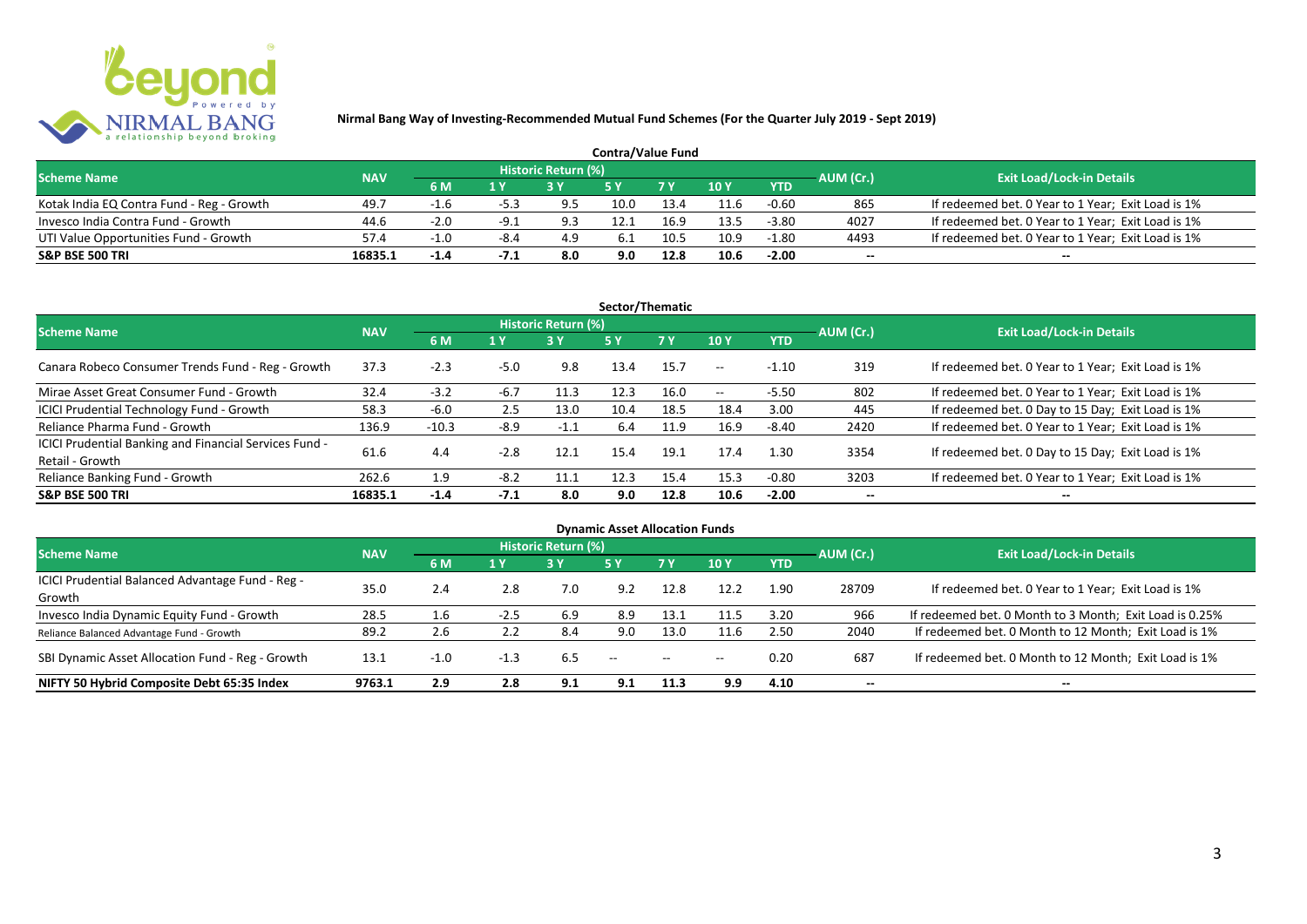

|                                                 |            |     |        |                            | <b>Hybrid Aggressive</b> |                          |                          |            |                          |                                                       |
|-------------------------------------------------|------------|-----|--------|----------------------------|--------------------------|--------------------------|--------------------------|------------|--------------------------|-------------------------------------------------------|
| <b>Scheme Name</b>                              | <b>NAV</b> |     |        | <b>Historic Return (%)</b> |                          |                          |                          |            | AUM (Cr.)                | <b>Exit Load/Lock-in Details</b>                      |
|                                                 |            | 6 M | 1 Y    |                            | 5 Y                      | 7 Y                      | 10Y                      | <b>YTD</b> |                          |                                                       |
| HDFC Hybrid Equity Fund - Growth                | 52.0       | 1.9 | -1.1   |                            | 6.1                      | 10.6                     | 9.8                      | 1.20       | 21151                    | If redeemed bet. 0 Year to 1 Year; Exit Load is 1%    |
| ICICI Prudential Equity & Debt Fund - Growth    | 129.2      | 3.0 | 0.1    | 8.3                        | 10.5                     | 15.0                     | 13.9                     | 0.90       | 25617                    | If redeemed bet. 0 Year to 1 Year; Exit Load is 1%    |
| Mirae Asset Hybrid - Equity Fund - Reg - Growth | 14.4       | 2.4 | 1.6    | 9.3                        | $\overline{\phantom{a}}$ | $\overline{\phantom{a}}$ | $\overline{\phantom{a}}$ | 2.70       | 2196                     | If redeemed bet. 0 Year to 1 Year; Exit Load is 1%    |
| SBI Equity Hybrid Fund - Growth                 | 133.2      | 5.2 | 2.1    | 8.6                        |                          | 15.3                     | 12.1                     | 3.80       | 29832                    | If redeemed bet. 0 Month to 12 Month; Exit Load is 1% |
| Canara Robeco Equity Hybrid Fund - Growth       | 153.7      | 1.0 | $-0.3$ | 8.3                        | 10.4                     | 13.1                     | 12.7                     | 2.10       | 2298                     | If redeemed bet. 0 Year to 1 Year; Exit Load is 1%    |
| NIFTY 50 Hybrid Composite Debt 65:35 Index      | 9763.1     | 2.9 | 2.8    | 9.1                        | 9.1                      | 11.3                     | 9.9                      | 4.10       | $\overline{\phantom{a}}$ | $- -$                                                 |

| <b>Arbitrage Fund</b>                      |            |     |     |                            |     |    |     |            |           |                                                         |  |  |  |
|--------------------------------------------|------------|-----|-----|----------------------------|-----|----|-----|------------|-----------|---------------------------------------------------------|--|--|--|
| <b>Scheme Name</b>                         | <b>NAV</b> |     |     | <b>Historic Return (%)</b> |     |    |     |            | AUM (Cr.) | <b>Exit Load/Lock-in Details</b>                        |  |  |  |
|                                            |            | 1 M | 3 M | 6 M                        |     | つり |     | <b>YTD</b> |           |                                                         |  |  |  |
| IDFC Arbitrage Fund - Reg - Growth         | 23.9       |     |     |                            | 6.8 |    |     | 6.90       | 5498      | If redeemed bet. 0 Month to 1 Month; Exit Load is 0.25% |  |  |  |
| Kotak Equity Arbitrage Fund - Reg - Growth | 27.0       |     | 6.8 | 6.7                        | 6.6 |    |     | 6.60       | 13769     | If redeemed bet. 0 Day to 30 Day; Exit Load is 0.25%    |  |  |  |
| Reliance Arbitrage Fund - Growth           | 19.4       |     |     | 6.9                        | 6.7 |    | b.4 | 6.80       | 8759      | If redeemed bet. 0 Month to 1 Month; Exit Load is 0.25% |  |  |  |

|                                          |            |       |       |                     |       | <b>Equity Saver</b>                            |       |            |           |                                                       |
|------------------------------------------|------------|-------|-------|---------------------|-------|------------------------------------------------|-------|------------|-----------|-------------------------------------------------------|
| <b>Scheme Name</b>                       | <b>NAV</b> |       |       | Historic Return (%) |       |                                                |       |            |           | <b>Exit Load/Lock-in Details</b>                      |
|                                          |            | 6 M   | 1 V   |                     |       | 7 <sub>V</sub>                                 | 10Y   | <b>YTD</b> | AUM (Cr.) |                                                       |
| Axis Equity Saver Fund - Reg - Growth    | 12.8       | 2.3   | 1.9   | 6.6                 | $- -$ | $\hspace{0.1mm}-\hspace{0.1mm}-\hspace{0.1mm}$ | $- -$ | 3.10       | 766       | If redeemed bet. 0 Month to 12 Month; Exit Load is 1% |
| <b>HDFC Equity Savings Fund - Growth</b> | 36.0       |       |       | 6.8                 |       |                                                | 9.0   | 1.40       | 5138      | If redeemed bet. 0 Year to 1 Year; Exit Load is 1%    |
| Kotak Equity Savings Fund - Reg - Growth | 14.1       | ل. 1  |       | 6.8                 | $-$   | $\sim$                                         | $- -$ | 2.00       | 2122      | If redeemed bet. 0 Year to 1 Year; Exit Load is 1%    |
| CRISIL Hybrid 50+50 - Moderate Index*    | $- -$      | $- -$ | $- -$ |                     | --    | $- -$                                          |       | $- -$      | $- -$     | $- -$                                                 |

|                                           |            |           |     |                     |     | <b>Liquid Funds</b>      |            |                 |           |                                  |
|-------------------------------------------|------------|-----------|-----|---------------------|-----|--------------------------|------------|-----------------|-----------|----------------------------------|
| <b>Scheme Name</b>                        | <b>NAV</b> |           |     | Historic Return (%) |     |                          | <b>YTM</b> | Avg             | AUM (Cr.) | <b>Exit Load/Lock-in Details</b> |
|                                           |            | <b>1W</b> | 2 W | M                   | 3 M | 1Y                       |            | <b>Maturity</b> |           |                                  |
| Axis Liquid Fund - Growth                 | 2115.6     | 6.5       | 6.5 | 6.6                 | 6.9 | 7.4                      | 6.5        | 0.11            | 27255     | Nil                              |
| IDFC Cash Fund - Reg - Growth             | 2310.4     | 6.1       |     | -6.2                | 6.6 |                          | 6.3        | 0.08            | 10199     | Nil                              |
| Kotak Liquid Scheme - Reg - Growth        | 3862.8     | 6.3       | 6.2 | 6.3                 | 6.7 | 7.3                      | 6.5        | 0.10            | 29065     | Nil                              |
| Mirae Asset Cash Management Fund - Growth | 1997.4     | 6.2       | 6.3 | 6.4                 | 6.8 | 7.4                      | 6.4        | 0.11            | 3033      | Nil                              |
| <b>CRISIL Liquid Fund Index</b>           | $- -$      | 6.6       | 6.6 | 6.8                 | 7.2 | $\overline{\phantom{a}}$ | $- -$      | $- -$           | $- -$     | $- -$                            |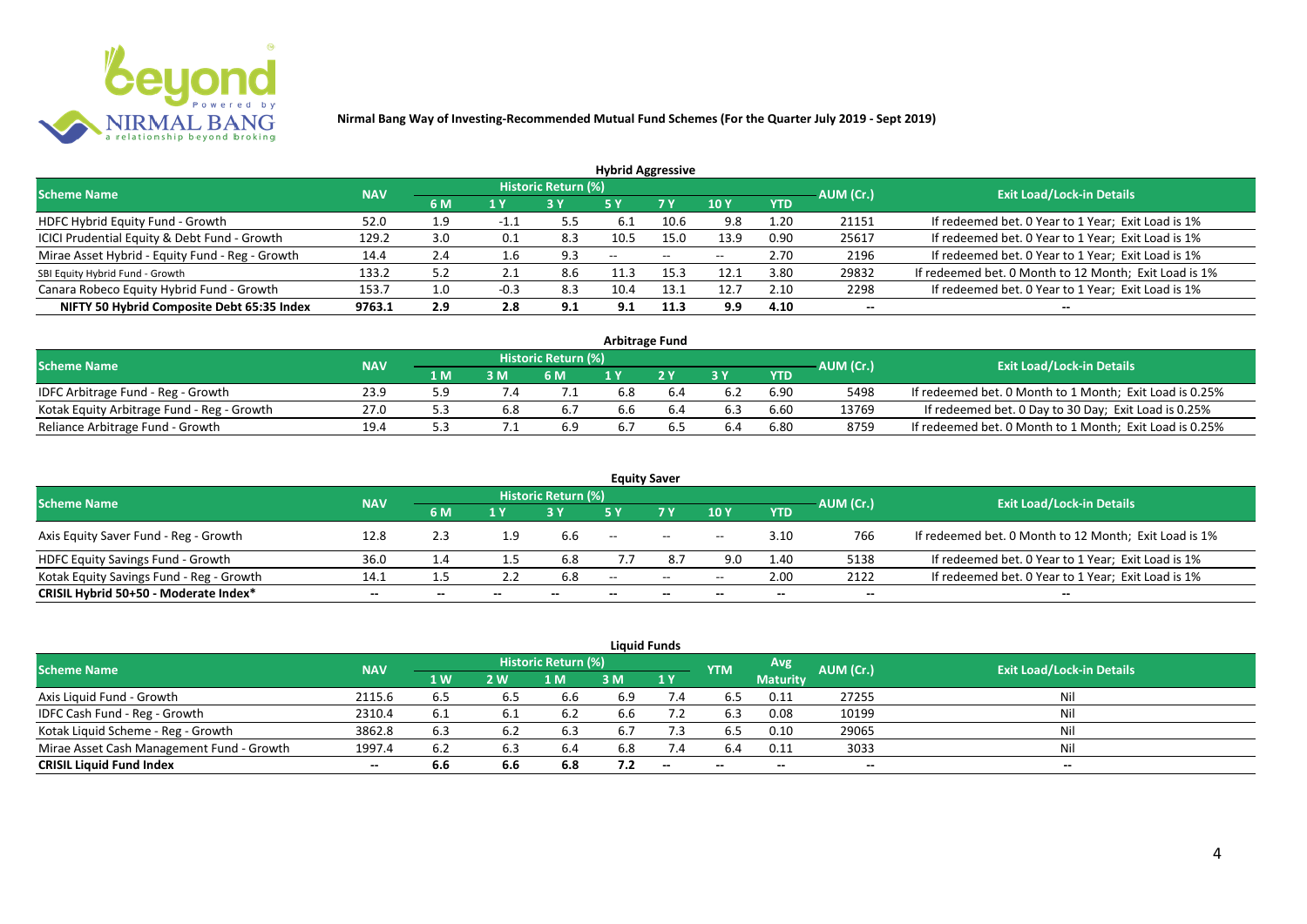

|                                               |            |     |     |                            | <b>Ultra Short Fund</b> |        |            |                 |           |                                  |
|-----------------------------------------------|------------|-----|-----|----------------------------|-------------------------|--------|------------|-----------------|-----------|----------------------------------|
| <b>Scheme Name</b>                            | <b>NAV</b> |     |     | <b>Historic Return (%)</b> |                         |        | <b>YTM</b> | Avg             | AUM (Cr.) | <b>Exit Load/Lock-in Details</b> |
|                                               |            | 1 M | 3 M | 6 M                        | 1 Y                     |        |            | <b>Maturity</b> |           |                                  |
| HDFC Ultra Short Term Fund - Reg - Growth     | 10.8       | 95  | 8.9 | 8.6                        | $\sim$                  | $\sim$ | ٠3         | 0.50            | 6847      | Nil                              |
| IDFC Ultra Short Term Fund - Reg - Growth     | 10.9       | Q 3 |     | 8.6                        | 8.6                     | $\sim$ |            | 0.46            | 2858      | Nil                              |
| SBI Magnum Ultra Short Duration Fund - Growth | 4263.2     | 9.3 | 8.8 | 8.4                        | 8.5                     |        |            | 0.50            | 7858      | Nil                              |
| <b>NIFTY Ultra Short Duration Debt Index</b>  | 3892.9     | 9.1 | 8.9 | 8.3                        | 8.5                     | 7.6    | $- -$      | $- -$           | $- -$     | $\overline{\phantom{a}}$         |

| <b>Money Market Fund</b>                                   |            |      |     |                     |                          |     |            |                 |           |                                  |  |  |  |
|------------------------------------------------------------|------------|------|-----|---------------------|--------------------------|-----|------------|-----------------|-----------|----------------------------------|--|--|--|
| <b>Scheme Name</b>                                         | <b>NAV</b> |      |     | Historic Return (%) |                          |     | <b>YTM</b> | Avg             | AUM (Cr.) | <b>Exit Load/Lock-in Details</b> |  |  |  |
|                                                            |            | 1 M  | 3M  | 6 M                 | 1Y                       | 3 Y |            | <b>Maturity</b> |           |                                  |  |  |  |
| Aditya Birla Sun Life Money Manager Fund - Reg -<br>Growth | 257.9      | 10.2 | 9.7 | 8.8                 | 8.7                      | 7.6 |            | 0.56            | 11329     | Nil                              |  |  |  |
| ICICI Prudential Money Market Fund - Reg - Growth          | 266.3      | 9.4  | 9.1 | 8.5                 | 8.4                      | 7.4 | 7.1        | 0.40            | 8776      | Nil                              |  |  |  |
| Reliance Money Market Fund - Growth                        | 2907.5     | 9.7  | 9.4 | 8.8                 | 8.7                      | 7.5 | 7.2        | 0.45            | 3277      | Nil                              |  |  |  |
| UTI Money Market Fund - Reg - Growth                       | 2161.4     | 9.7  | 9.3 | 8.7                 | 8.6                      | 7.5 | 7.3        | 0.69            | 5786      | Nil                              |  |  |  |
| <b>CRISIL Liquid Fund Index</b>                            | $- -$      | 6.8  | 7.2 | $- -$               | $\overline{\phantom{a}}$ | --  | $- -$      | $- -$           | $- -$     | $\overline{\phantom{a}}$         |  |  |  |

| <b>Short Term Fund</b>                          |            |      |      |                            |     |           |            |                 |                  |                                  |  |  |  |
|-------------------------------------------------|------------|------|------|----------------------------|-----|-----------|------------|-----------------|------------------|----------------------------------|--|--|--|
| <b>Scheme Name</b>                              | <b>NAV</b> |      |      | <b>Historic Return (%)</b> |     |           | <b>YTM</b> | Avg             | <b>AUM (Cr.)</b> | <b>Exit Load/Lock-in Details</b> |  |  |  |
|                                                 |            | 1 M' | 3 M  | 6 M                        | 1 Y | <b>3Y</b> |            | <b>Maturity</b> |                  |                                  |  |  |  |
| HDFC Short Term Debt Fund - Growth              | 21.4       | 13.4 | 12.9 | 10.9                       | 9.3 |           | 8.0        | 2.32            | 7992             | Nil                              |  |  |  |
| IDFC Bond Fund - Short Term Plan - Reg - Growth | 39.4       | 14.1 | 13.4 | 11.5                       | 9.8 |           |            | 2.16            | 8021             | Nil                              |  |  |  |
| Kotak Bond Short Term Plan - Reg - Growth       | 36.1       | 13.4 | 14.1 | 11.5                       | 9.6 |           |            | 2.80            | 9143             | Nil                              |  |  |  |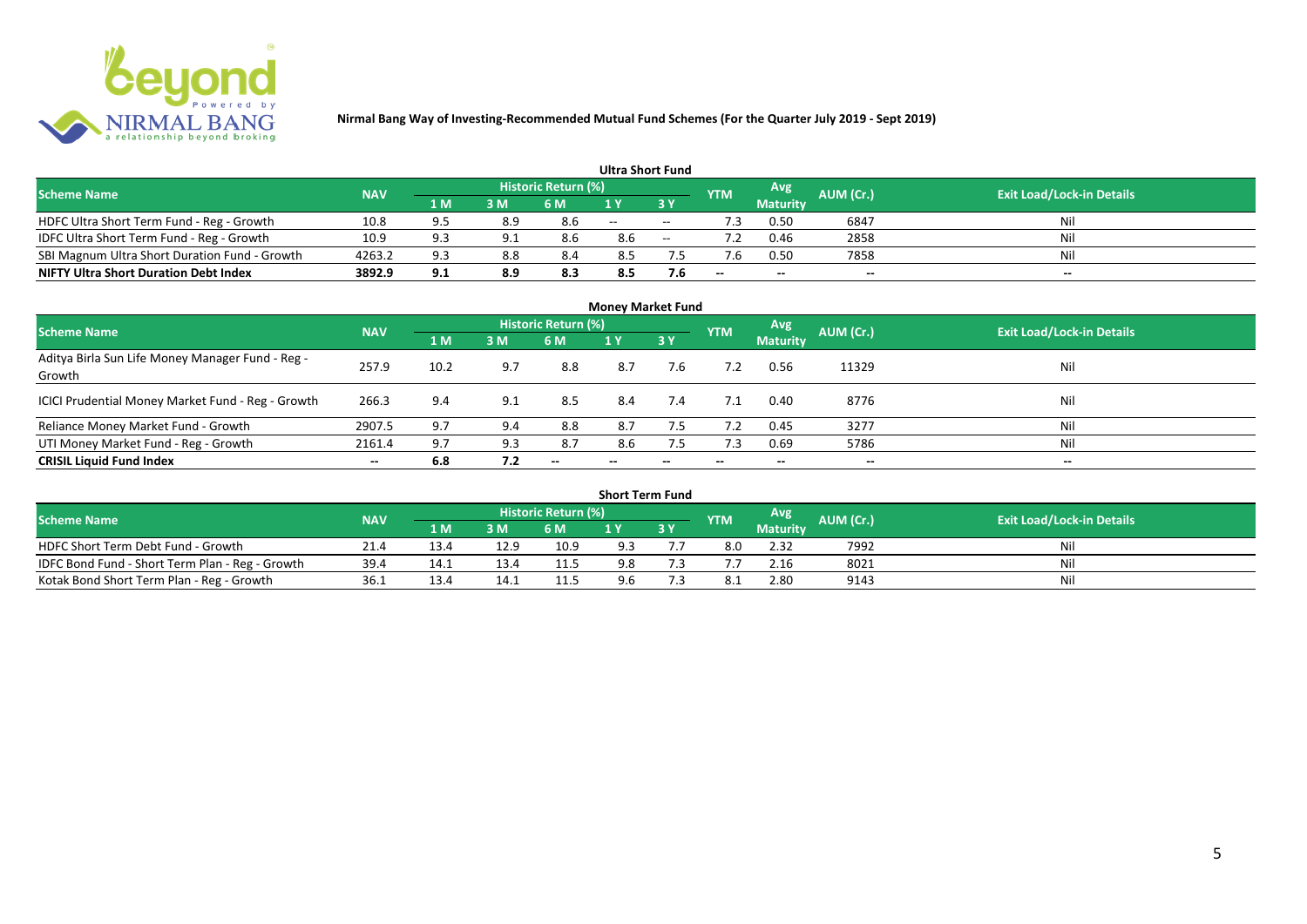

| <b>Low Duration Fund</b>                  |            |      |      |                            |     |  |            |                          |           |                                  |  |  |  |  |
|-------------------------------------------|------------|------|------|----------------------------|-----|--|------------|--------------------------|-----------|----------------------------------|--|--|--|--|
| <b>Scheme Name</b>                        | <b>NAV</b> |      |      | <b>Historic Return (%)</b> |     |  | <b>YTM</b> | Avg                      | AUM (Cr.) | <b>Exit Load/Lock-in Details</b> |  |  |  |  |
|                                           |            | 1 M  | 3 M  | 6 M                        | 1 Y |  |            | Maturity                 |           |                                  |  |  |  |  |
| <b>HDFC Low Duration Fund - Growth</b>    | 40.3       | 10.1 | 9.6  | 8.7                        | 8.0 |  |            | 0.87                     | 15150     | Nil                              |  |  |  |  |
| Canara Robeco Savings Fund - Reg - Growth | 30.1       | 10.5 | 9.8  | 8.9                        | 8.3 |  |            | $\overline{\phantom{a}}$ | 1049      | Nil                              |  |  |  |  |
| IDFC Low Duration Fund - Reg - Growth     | 27.3       | 10.8 | 10.1 | 9.2                        | 8.6 |  |            | 0.79                     | 3890      | Nil                              |  |  |  |  |

| <b>Banking &amp; PSU Bond Funds</b>            |            |      |      |                            |      |    |            |                 |                  |                                  |  |  |  |  |
|------------------------------------------------|------------|------|------|----------------------------|------|----|------------|-----------------|------------------|----------------------------------|--|--|--|--|
| <b>Scheme Name</b>                             | <b>NAV</b> |      |      | <b>Historic Return (%)</b> |      |    | <b>YTM</b> | <b>Avg</b>      | <b>AUM (Cr.)</b> | <b>Exit Load/Lock-in Details</b> |  |  |  |  |
|                                                |            | 1 M  | 3 M  | 6 M                        |      | 3Y |            | <b>Maturity</b> |                  |                                  |  |  |  |  |
| HDFC Banking and PSU Debt Fund - Reg - Growth  | 15.6       | 13.6 | 14.2 | 12.0                       | 9.9  |    | 8.4        | $- -$           | 3285             | Ni                               |  |  |  |  |
| Kotak Banking and PSU Debt Fund - Reg - Growth | 44.2       |      |      | 13.                        | 11.1 |    | 7 Q        | 4.27            | 1790             | Ni                               |  |  |  |  |
| IDFC Banking & PSU Debt Fund - Reg - Growth    | 16.7       |      |      | 14.6                       | 11.6 |    | 7.8        | 3.62            | 6718             | Ni                               |  |  |  |  |

| <b>Corporate Bond Funds</b>                         |            |                                                       |      |      |                                  |            |      |                 |       |     |  |  |  |
|-----------------------------------------------------|------------|-------------------------------------------------------|------|------|----------------------------------|------------|------|-----------------|-------|-----|--|--|--|
| <b>Scheme Name</b>                                  | <b>NAV</b> | Historic Return (%)<br>Avg<br>AUM (Cr.)<br><b>YTM</b> |      |      | <b>Exit Load/Lock-in Details</b> |            |      |                 |       |     |  |  |  |
|                                                     |            | 1 M                                                   | 3 M  | 6 M  |                                  | <b>3 Y</b> |      | <b>Maturity</b> |       |     |  |  |  |
| ICICI Prudential Corporate Bond Fund - Reg - Growth | 19.8       | 13.1                                                  | 13.1 | 11.5 | 9.4                              | 7.6        | -8.1 | 2.16            | 7143  | Nil |  |  |  |
| HDFC Corporate Bond Fund - Growth                   | 21.7       | 16.1                                                  | 16.7 | 13.7 | 11.0                             | 8.1        | 7.9  | $- -$           | 12416 | Nil |  |  |  |
| Kotak Corporate Bond Fund - Std - Growth            | 2557.4     | 13.0                                                  | 12.1 | 10.7 | 9.4                              | 8.1        | 7.9  | 1.61            | 2149  | Nil |  |  |  |